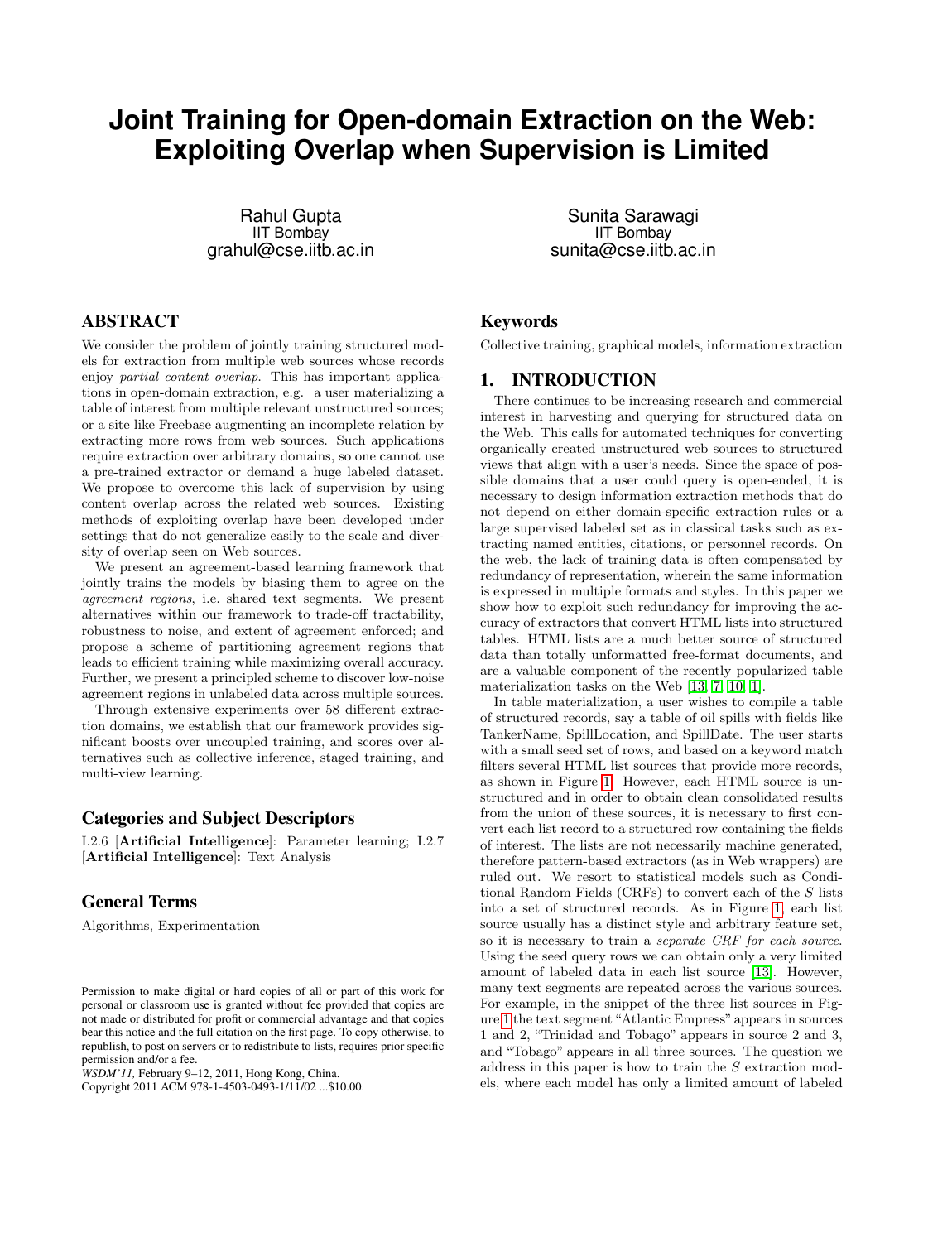|          |                                                                                                                                                                                                                                                                                                                                         |                           | Prudhoe Bay  | Alaska                                                                                                                                                                                                                                                                                                 | 2006                     |          |  |               |                                                                                                                                                                                                                                                                                                        |          |  |  |  |
|----------|-----------------------------------------------------------------------------------------------------------------------------------------------------------------------------------------------------------------------------------------------------------------------------------------------------------------------------------------|---------------------------|--------------|--------------------------------------------------------------------------------------------------------------------------------------------------------------------------------------------------------------------------------------------------------------------------------------------------------|--------------------------|----------|--|---------------|--------------------------------------------------------------------------------------------------------------------------------------------------------------------------------------------------------------------------------------------------------------------------------------------------------|----------|--|--|--|
|          |                                                                                                                                                                                                                                                                                                                                         | Query table $\rightarrow$ | <b>Ixtoc</b> | <b>Gulf of Mexico</b>                                                                                                                                                                                                                                                                                  | 1979                     |          |  |               |                                                                                                                                                                                                                                                                                                        |          |  |  |  |
| 1979     | List source 1                                                                                                                                                                                                                                                                                                                           |                           |              | List source 2                                                                                                                                                                                                                                                                                          |                          |          |  | List source 3 |                                                                                                                                                                                                                                                                                                        |          |  |  |  |
| 1980     | June 3, Gulf of Mexico: exploratory oil well<br>estimated 140 million gallons of crude oil i<br>one of the largest known oil spills, it had a<br>July 19, Tobago: the Atlantic Empress and<br>spilling 46 million gallons of crude. While b<br>Empress spilled an additional 41 million qa<br>March 30, Stavanger, Norway: floating hot |                           |              | Gulf War oil spill, Persian Gulf, January 23, 1991<br>Ixtoc I oil well, S Gulf of Mexico, June 3, 1979<br>Nowruz oil field, Persian Gulf, February, 1983<br>Atlantic Empress and Aegean Captain collision, off Frinidad and Tobago<br>Castillo de Bellver, off Cape Town, South Africa, August 6, 1983 |                          |          |  |               | Trinidad and Tobago - 1979 - 90 million<br>During a tropical storm off the coast of Trinid<br>tanker collided with another ship, and lost near<br>Russia - 1994 - 84 million gallons<br>A broken pipeline in Russia leaked for eight r<br>and repaired.<br>5. Persian Gulf - 1983 - 80 million gallons |          |  |  |  |
| Extract  | 123 oil workers.                                                                                                                                                                                                                                                                                                                        |                           |              |                                                                                                                                                                                                                                                                                                        |                          |          |  |               |                                                                                                                                                                                                                                                                                                        |          |  |  |  |
|          | Norway                                                                                                                                                                                                                                                                                                                                  | 1980                      |              | Gulf war oil spill                                                                                                                                                                                                                                                                                     | Persian Gulf             | 1991     |  |               | <b>Trinidad and Tobago</b>                                                                                                                                                                                                                                                                             | 1979     |  |  |  |
| $\cdots$ | $\cdots$                                                                                                                                                                                                                                                                                                                                | $\cdots$                  | $\cdots$     |                                                                                                                                                                                                                                                                                                        |                          | $\cdots$ |  | $\cdots$      | $\ddotsc$                                                                                                                                                                                                                                                                                              | $\cdots$ |  |  |  |
| $\cdots$ | $\cdots$                                                                                                                                                                                                                                                                                                                                | $\cdots$<br>$\cdots$      |              |                                                                                                                                                                                                                                                                                                        | $\overline{\phantom{0}}$ | $\cdots$ |  | $\cdots$      | $\cdots$                                                                                                                                                                                                                                                                                               | $\cdots$ |  |  |  |

<span id="page-1-0"></span>Figure 1: Example structured query to retrieve structured oil spill records from unstructured list sources. Lists differ a lot in style and features, thus need dedicated extraction models.

data but where among the unlabeled records of each source there are many overlapping text segments.

We propose a training objective to jointly train all S models so as to maximize the likelihood of the labeled data on the one hand, and the likelihood of the models agreeing on the entity labels of the overlapping text on the other. Typically this, and many other related training objectives lead to an intractable inference problem during training, usually tackled with approximate inference [\[15\]](#page-9-4). However, we show that an alternative strategy based on partitioning the set of overlapping segments into subsets of tractable segments enables more efficient training, while providing similar accuracy improvements. We present an algorithm for finding such a partitioning that clusters adjacent segments together to preserve correlation and hence accuracy, while ensuring tractability of each cluster. Another challenge of exploiting overlap is that of choosing an agreement set viz. the set of overlapping segments on which we desire agreement. We show that naïve approaches based on enforcing agreement among all occurrences of a repeated word introduce a lot of noise in the agreement set. We present an alternative strategy that leads to a significantly cleaner and more compact agreement set, with vast gains in training time and accuracy. We present an extensive evaluation on 58 real-life collective extraction tasks, each enforcing agreement between 2 to 20 sources, and covering a rich spectrum of data characteristics. We show that the partitioned objective along with our partitioning algorithm provides the best trade-offs of accuracy and training time compared to the alternatives.

# <span id="page-1-1"></span>2. RELATED APPROACHES

Statistical learning and NLP communities offer several relevant techniques for this problem. An established method that exploits content repetition is collective inference [\[22,](#page-9-5) [6,](#page-9-6) [17,](#page-9-7) [11\]](#page-9-8). When applying it to our problem, the S models are trained independently ignoring the overlap. During deployment, inference is done jointly on records of all sources to encourage agreement in the entity labels of repeated content.

In contrast approaches that exploit content overlap during training are expected to be more effective than collective inference, whose benefit is limited to repeated text. One such approach of "growing the seed set"i.e. bootstrapping has been applied in various information harvesting and extraction settings [\[2,](#page-9-9) [8,](#page-9-10) [13,](#page-9-0) [21\]](#page-9-11). In [\[13\]](#page-9-0) we developed one such strategy called staged training where we train a more confident source first, label the records in that source using the trained model, add the top-few most confident labeled records to the seed labeled set, use this augmented seed set to generate labeled records for the next source, and so on. This snow-balling of the seed set is well-known to occasionally lead to error cascades and consequent performance degradation.

Another form of label-transfer is used in methods like Co-Boosting [\[9\]](#page-9-12), Co-Training [\[4\]](#page-9-13), and two-view Perceptrons [\[5\]](#page-9-14). These methods alternately refine two models in tandem by each model providing labeled data for the other. The success of these methods crucially depends on the presence of two or more views of the data that make independent errors, which is rarely the case in practice.

Instead of hard label-transfer, a more robust and elegant approach is to define a single training objective over all models. One such method is posterior regularization (PR) [\[12\]](#page-9-15) that trains the various models so as to minimize the distance between the posteriors over the labels of the unlabeled data. PR was shown to achieve significant accuracy gains over the label transfer approaches [\[12\]](#page-9-15). However PR is not directly applicable to our setting as it is developed in the context of multi-view learning where multiple models are trained on different views of a *single source*. In contrast we have multiple sources with arbitrary overlapping content. Further, multi-view learning enjoys noise-free agreement sets where the records across views are known duplicates instead of assumed duplicates like in our case. Still, our method is similar as it also defines a joint training objective over all the models. In Section [6.2](#page-7-0) we will show how we can adapt the PR multi-view objective to our problem and contrast our proposed objective with it both empirically and analytically.

Our problem also differs from multi-task learning that trains multiple models for different tasks on a single data source using shared feature representations. Our setup is closest to the agreement-based learning framework [\[18,](#page-9-16) [19\]](#page-9-17) which trains multiple models so as to maximize the likelihood of agreement on shared variables. However, [\[18,](#page-9-16) [19\]](#page-9-17)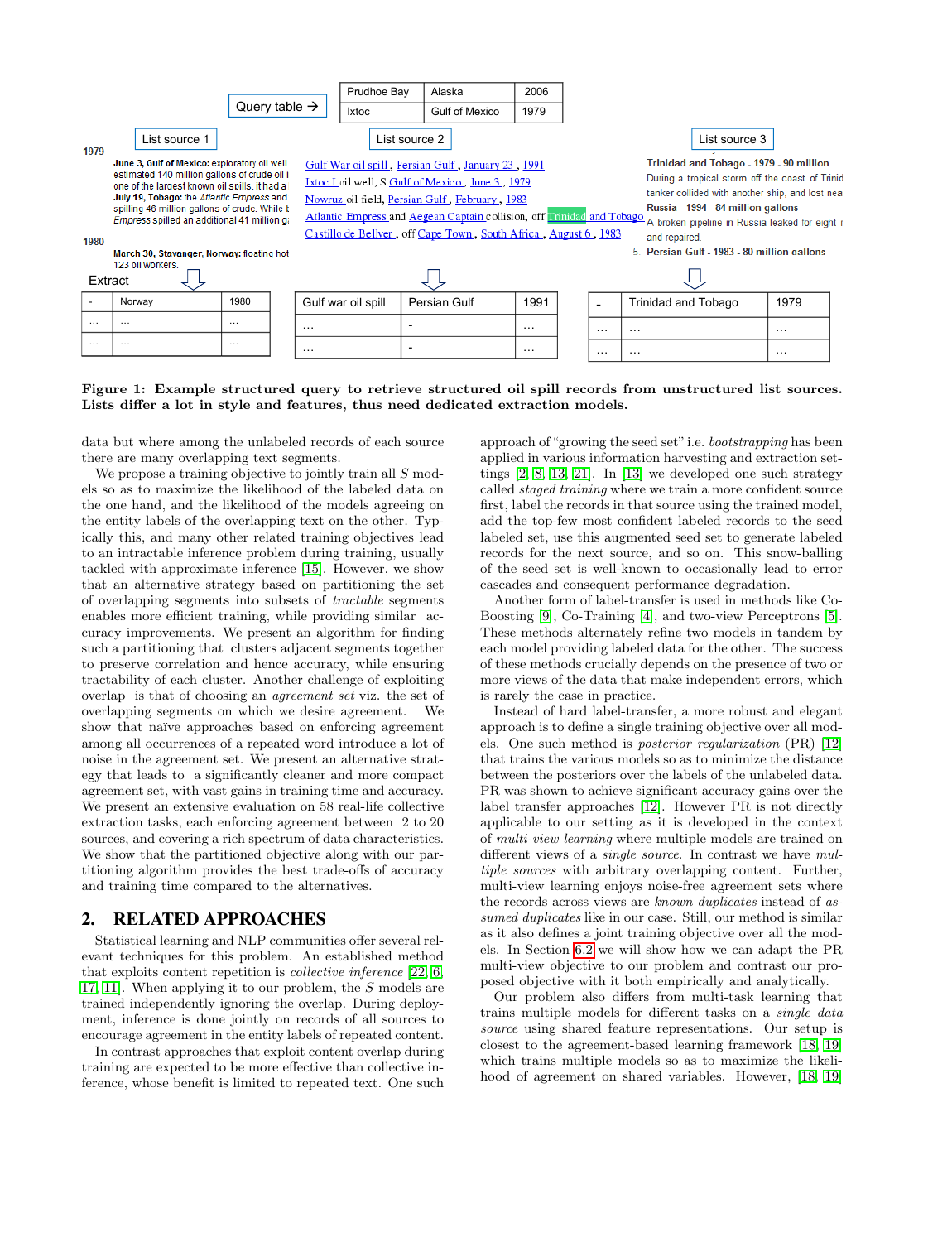assume that all models agree on the same set of variables — this trivially holds for two sources where these methods have been applied. In our case any subset of models can agree on any subset of variables, and the number of sources is often as large as 20. As the number of sources increases, there is a bewildering number of ways in which they can overlap. This makes it challenging to devise objectives that maximally exploit overlap, but also account for noisy shared segments, and intractability of training. We are aware of no study where such issues are addressed in the context of jointly training more than two sources with partial overlap.

Last, there are scoped-learning methods [\[3,](#page-9-18) [23\]](#page-9-19) that assume features to be a mix of global and source-specific functions. In our problem due to lack of labeled data we do not have any word features, so our sources end up not sharing any global features in many cases.

### 3. COLLECTIVE TRAINING

Our goal is to train S Conditional Random Fields (CRFs) corresponding to the  $S$  source lists from which we wish to extract the columns of a query table Q with a small seed set of rows. We again stress the need for separate models as the lists vary a lot in their features, thus ruling out the possibility of learning a common model for all of them.

The CRF for a list source  $s \in \{1, \ldots, S\}$  defines a distribution  $P_s(\mathbf{y}|\mathbf{x})$  over a vector of output labels  $\mathbf{y} = y_1, \ldots, y_n$ given tokens  $\mathbf{x} = x_1, \dots, x_n$  of a single record  $\mathbf{x}$  in s. Each  $y_p \in \mathbf{y}$  takes one of a discrete set  $\mathcal L$  of labels denoting the columns of the  $query<sup>1</sup>$  $query<sup>1</sup>$  $query<sup>1</sup>$  and a special label "None of the above". The distribution is constructed from a feature set  $f_s(x, y)$  that captures various properties of the context in which data is laid out in the list  $s$ , including the presence of delimiters, HTML tags, frequent words, order of labels, and so on. Then the CRF defines  $P_s(y|x, w_s)$  in terms of these features and parameters  $\mathbf{w}_s$  as:

<span id="page-2-3"></span>
$$
P_s(\mathbf{y}|\mathbf{x}, \mathbf{w}_s) = \frac{1}{Z(\mathbf{x}, \mathbf{w}_s)} \exp(\mathbf{w}_s \cdot \mathbf{f}_s(\mathbf{x}, \mathbf{y}))
$$
(1)

where  $Z(\mathbf{x}, \mathbf{w}_s) = \sum_{\mathbf{y}'} \exp(\mathbf{w}_s \cdot \mathbf{f}_s(\mathbf{x}, \mathbf{y}'))$  is the normalizing constant, known as the partition function. As in standard CRFs, the features decompose over individual positions (called node features) and pairs of adjacent positions (called edge features) as follows:  $\mathbf{f}_s(\mathbf{x}, \mathbf{y}) = \sum_p \mathbf{f}_s(\mathbf{x}, y_p, p) +$  $f_s(\mathbf{x}, y_{p-1}, y_p, p)$ . Thus  $Z(\mathbf{x}, \mathbf{w}_s)$  can be efficiently calculated using the forward-backward algorithm. Each list s comes with a small labeled set  $L_s = \{(\tilde{\textbf{X}}_{s1}, \tilde{\textbf{Y}}_{s1}), \dots, (\textbf{X}_{sm_s}, \tilde{\textbf{Y}}_{sm_s})\}$ obtained by matching s to the structured rows in query Q; and many unlabeled records  $U_s = {\mathbf{X}_{sm_s+1}, \ldots, \mathbf{X}_{sn_s}}$ where  $m_s$ ,  $n_s$  denote the number of labeled and total records respectively in source s.

The traditional goal of training is to find a  $w_s$  that maximizes the regularized likelihood of the labeled data  $L_s$ :

<span id="page-2-1"></span>
$$
\text{LL}_s(L_s, \mathbf{w}_s) = \sum_{(\mathbf{X}_{si}, \tilde{\mathbf{Y}}_{si}) \in L_s} \log \text{P}_s(\tilde{\mathbf{Y}}_{si} | \mathbf{X}_{si}, \mathbf{w}_s) - \gamma ||\mathbf{w}_s||^2
$$
\n(2)

where  $\gamma$  is set via cross-validation to restrict over-fitting. This objective is concave in  $w_s$  and is maximized easily using gradient ascent. The gradient can be computed using exact sum-inference since the features decompose over adjacent positions. When  $L_s$  is small, the parameters  $\mathbf{w}_s$  are not trained adequately and are often prone to over-fitting.

Our goal is to improve upon traditional training by exploiting text overlap in the unlabeled data of the various sources. We next describe how the overlap is represented.

#### *Representing overlap.*

We formally represent overlap as an *agreement set*  $A$  comprising of a set of shared segments. A shared segment is a span of contiguous text that occurs in the records of two or more sources, e.g. Trinidad and Tobago in Figure [1.](#page-1-0) Thus each shared segment  $C \in \mathcal{A}$  is associated with a span of tokens **t** and a list of triples  $(s, i, r)$  indicating the source s, the record  $i \in U_s$ , and the contiguous range of tokens  $r \in i$  that matches **t**. We do not assume any mutual exclusion between shared segments, and each shared segment can repeat across an arbitrary number of sources and have an arbitrary length. Also, a shared segment can repeat in records from the same source, but we prohibit a shared segment from spanning two different spans of the same record to avoid intractability. Figure [2\(](#page-3-0)a) presents an example of an agreement set comprising of four shared segments. Assume that the three sentences are first records of three different list sources. The first shared segment corresponding to  $t =$  "Matt Groening, The Simpsons" includes two member triples  $(2, 1, [4...8])$  and  $(3, 1, [3...7])$  since it appears in the first record of sources 2 and 3 at token spans  $[4 \dots 8]$ and  $[3 \dots 7]$  respectively. For now we assume that A has already been computed. In Section [5](#page-5-0) we present our strategy for principled computation of the agreement set.

We now use the agreement set  $A$  to augment the baseline objective of Equation [2.](#page-2-1) To the base term, we add the loglikelihood of the S models agreeing on the labeling of shared segments in A. We define this likelihood next.

First, let  $Y$  be a random variable vector that denotes the concatenation of all the record labelings  $\mathbf{Y}_{si}$ . Since the individual  $Y_{si}$  are independent of each other, we have

$$
P(\mathbf{Y}|\mathbf{X}, \mathbf{w}_1, \dots, \mathbf{w}_S) \triangleq \prod_{(s,i)} P_s(\mathbf{Y}_{si}|\mathbf{X}_{si}, \mathbf{w}_s)
$$
(3)

where  $(s, i)$  denotes record i in source s as before, and **X** represents all the records  $\mathbf{X}_{si}$ .

A given Y is consistent w.r.t. A iff for each segment in  $A$ , Y assigns the same labeling to all its occurrences. Therefore we define the set of consistent labelings as:

$$
\mathcal{Y}_\mathcal{A} \triangleq \{\mathbf{Y}: \forall C \in \mathcal{A}, (s, i, r), (s', i', r') \in C: \mathbf{Y}_{sir} = \mathbf{Y}_{s'i'r'}\}
$$

We define the log-likelihood of agreement w.r.t. A as:

$$
LL(\mathcal{Y}_A, \mathbf{W}) \triangleq \log \Pr(\mathcal{Y}_A | \mathbf{W})
$$
  
=  $\log \sum_{\mathbf{Y} \in \mathcal{Y}_A} \prod_{(s,i)} P_s(\mathbf{Y}_{si} | \mathbf{X}_{si}, \mathbf{w}_s)$  (4)

where **W** is shorthand for  $(\mathbf{w}_1, \dots, \mathbf{w}_S)$ . Our goal now is to jointly train  $\mathbf{w}_1, \ldots, \mathbf{w}_S$  so as to maximize a weighted combination of the traditional likelihood of the labeled data and that of agreement over A:

<span id="page-2-4"></span><span id="page-2-2"></span>
$$
\max_{\mathbf{w}_1,\dots,\mathbf{w}_S} \sum_{s} \text{LL}(L_s, \mathbf{w}_s) + \lambda \text{LL}(\mathcal{Y}_A, \mathbf{W})
$$
(5)

where  $\lambda$  is a balancing parameter set using cross-validation.

<span id="page-2-0"></span><sup>&</sup>lt;sup>1</sup>In practice, the label space is encoded in a finer grained fashion denoting the begin, continuation, end of labels as in standard information extraction [\[21\]](#page-9-11)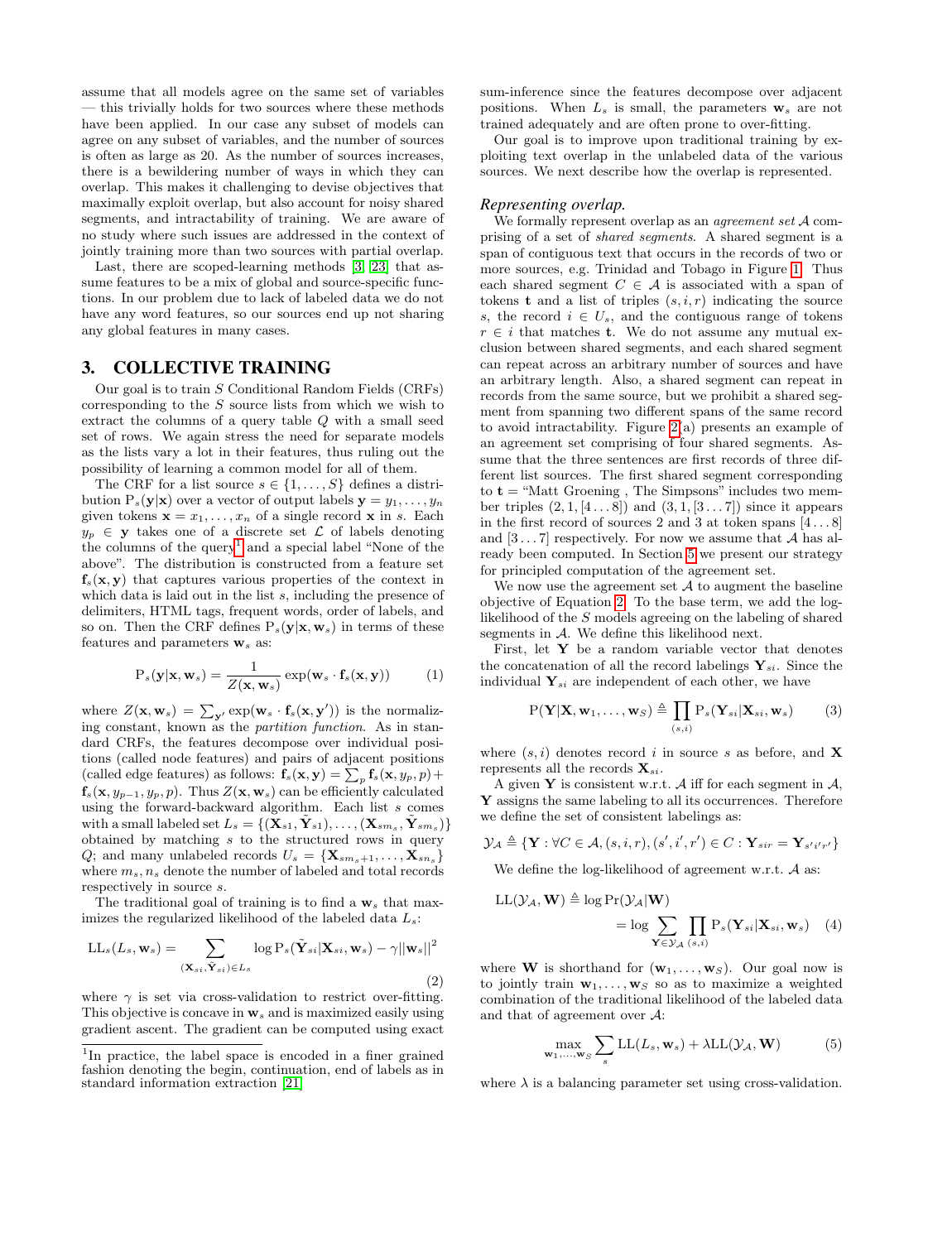

<span id="page-3-0"></span>Figure 2: (a) Three samples sentences from different sources with  $A = \{$ (Matthew Matt Groening), (Matt Groening), (Matt Groening , The Simpsons), (Simpsons)}. (b) The fused graph. (c)-(f) Per-segment partitioning that defines one fused model per segment. (g)-(h) Tree partitioning that partitions  $A$  and forms a tractable fused model for each part. Parentheses denote (source-id, record-id) for the chains.

#### 3.1 Computing  $LL(\mathcal{Y}_A, W)$

It is clear that for agreement sets containing arbitrarily overlapping shared segments spanning many sources, the computation of  $LL(\mathcal{Y}_A, \mathbf{W})$  explicitly via Equation [4](#page-2-2) is not tractable because the space of labelings  $\mathcal{Y}_A$  could be exponentially large. In this section we show that  $LL(\mathcal{Y}_A, \mathbf{W})$ is equivalent to the log of the partition function in a suitably defined graphical model. This connection enables us to apply well-known algorithms from the extensive graphical model inference literature to computing  $LL(\mathcal{Y}_A, \mathbf{W}).$ 

Substituting Equation [1](#page-2-3) in Equation [4,](#page-2-2) we get

$$
LL(\mathcal{Y}_A, \mathbf{W}) = \log \sum_{\mathbf{Y} \in \mathcal{Y}_A} \exp(\sum_{(s,i)} \mathbf{w}_s \cdot \mathbf{f}_s(\mathbf{X}_{si}, \mathbf{Y}_{si})) - \sum_{(s,i)} \log Z(\mathbf{X}_{si}, \mathbf{w}_s) \quad (6)
$$

The second part in this equation is the sum of the logpartition function over individual records which also appears during normal CRF training and can be computed efficiently. The first part is equal to the log-partition function of a *fused graphical model*  $G_A$  constructed as follows.

**Fused Model for A:** Initially, each record  $(s, i)$  uses its distribution  $P_s(.)$  to create its base chain model  $G_{si}$ , which has one node per token in  $\mathbf{X}_{si}$ . Next, for each shared segment  $C \in \mathcal{A}$ , and for each pair of occurrences  $(s, i, r), (s', i', r') \in$ C, we collapse the nodes of the span r in  $G_{si}$  with the corresponding nodes of the span  $r'$  in  $G_{s'i'}$ , along with the corresponding edges. Figure [2\(](#page-3-0)d) shows the fused graph after collapsing on the shared segment "Matt Groening". We do this successively for each segment in  $A$  to get the final graph  $G_A$ . Figure [2\(](#page-3-0)b) shows the final graph after collapsing on all the four shared segments. Since the graph fuses shared segments together, we call it a fused model.

We now define the log-potentials for  $G_{\mathcal{A}}$ . Let K be the number of nodes in  $G_A$  and  $z_1, \ldots, z_K$  denote random variables for the node labels. Every node  $j$  in an initial graph  $G_{si}$  is now mapped to some final node  $k \in 1, \dots, K$ , and let this mapping be denoted by  $\pi(s, i, j)$ . The log-potential for a node  $k$  in  $G_A$  is simply an aggregate of the log-potentials of the chain nodes that collapsed onto it.

$$
\theta_k(z) \triangleq \sum_{(s,i,j):\pi(s,i,j)=k} \mathbf{w}_s \mathbf{f}_s(\mathbf{X}_{si}, z, j) \tag{7}
$$

and the log-potential for an edge  $(k, \ell)$  is the aggregate of the log-potentials of the edges that collapsed onto it:

$$
\theta_{k,\ell}(z',z) \triangleq \sum_{(s,i,j):\pi(s,i,j-1)=k,\pi(s,i,j)=\ell} \mathbf{w}_s \mathbf{f}_s(\mathbf{X}_{si},z',z,j)
$$
\n(8)

The above  $\theta$  parameters now define a distribution over the fused variables  $z_1, \ldots, z_K$  as follows:

$$
P_{\mathcal{A}}(\mathbf{z}|\theta) = \frac{1}{Z_{\mathcal{A}}(\theta)} \exp(\sum_{k=1}^{K} \theta_k(z_k) + \sum_{(k,\ell) \in G_{\mathcal{A}}} \theta_{k,\ell}(z_k, z_{\ell}))
$$

<span id="page-3-1"></span>where  $Z_{\mathcal{A}}(\theta)$  is the partition function of the distribution:

$$
Z_{\mathcal{A}}(\theta) = \sum_{\mathbf{z}'} \exp(\sum_{k} \theta_{k}(z'_{k}) + \sum_{(k,\ell) \in G_{\mathcal{A}}} \theta_{k,\ell}(z'_{k}, z'_{\ell}))
$$

Observe that fusing the nodes trivially leads to agreement on their labels, and that  $\log Z_{\mathcal{A}}(\theta)$  is the same as the first term of Equation [6.](#page-3-1) If the set of shared segments in  $A$  is such that the fused graph  $G_A$  has a small tree-width, we can compute  $\log Z_{\mathcal{A}}(\theta)$  efficiently. Since this is rarely the case, we need to approximate the term in various ways. We discuss several such approximations in Section [4.](#page-4-0)

To summarize, we equated  $LL(\mathcal{Y}_A, \mathbf{W})$  to the better understood log partition function of a graphical model [\[15\]](#page-9-4). With this reduction, we can characterize the complexity of the problem as  $O(K|\mathcal{L}|^T)$  where T is the size of the largest clique in the fused graph. For large  $T$  as the problem gets intractable, many well-known approximations can be used as discussed in Section [4.](#page-4-0) Also, we will see how this understanding will guide us to develop a faster and more accurate partitioning-based approximation (Sections [4.1,](#page-4-1) [4.2\)](#page-4-2).

#### 3.2 Training Algorithm

The overall training objective of Equation [5](#page-2-4) is not necessarily concave in  $w_s$  because of the agreement term with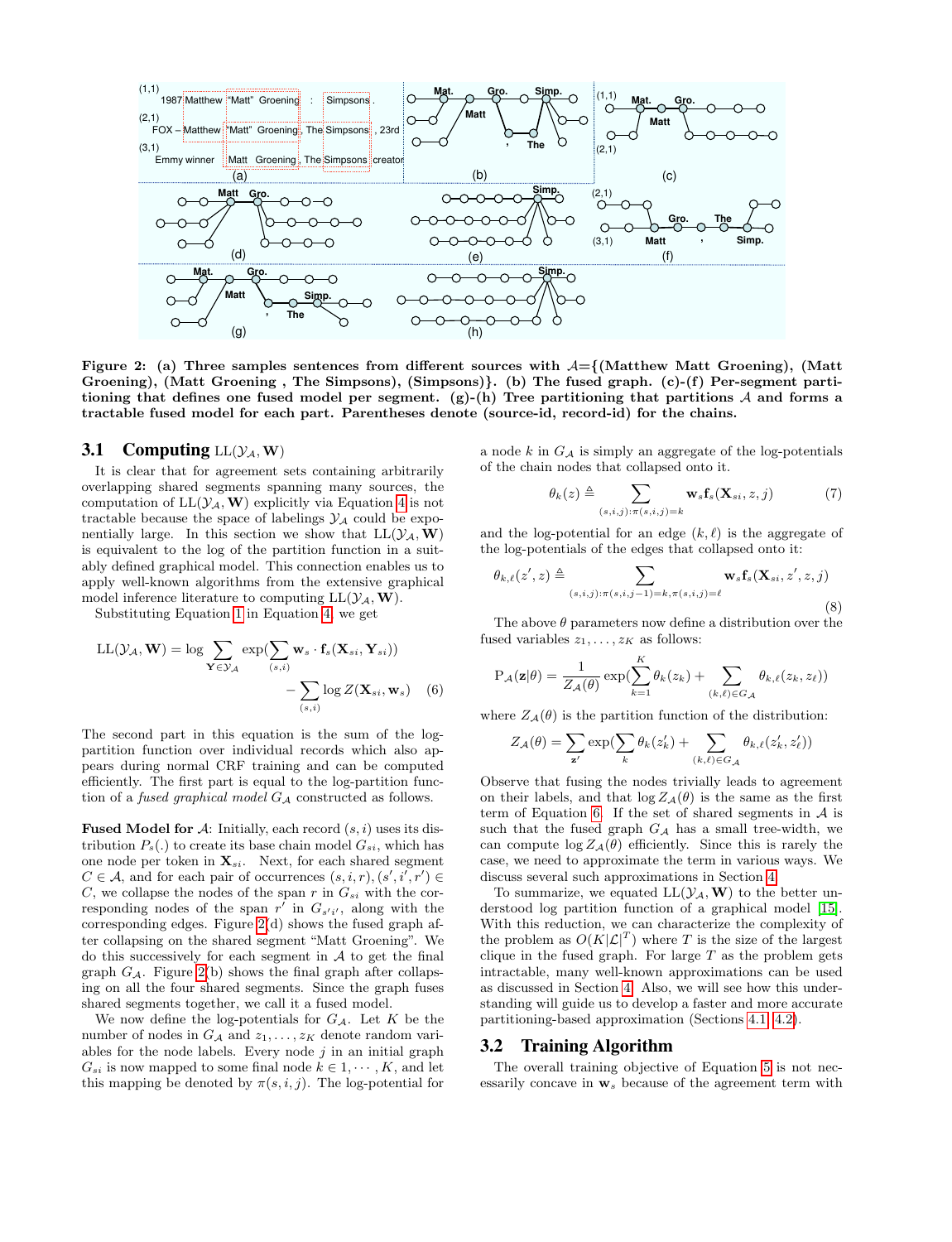sums within a log. One possibility is to use the EM algorithm over a variational approximation of the objective with extra variables [\[18,](#page-9-16) [12\]](#page-9-15). EM will give a local optima if the marginals of  $P_A$  can be computed exactly. Since this cannot be guaranteed for general fused graphs, we also explore the simpler approach of gradient ascent. In Section [6](#page-6-0) we show that gradient ascent achieves better accuracy than EM, while also being much faster.

The gradient of  $LL(\mathcal{Y}_A, \mathbf{W})$  with respect to the parameter  $w_{st}$  of a node feature  $f_{st}$  in source s, is:

$$
\frac{\partial LL(\mathcal{Y}_\mathcal{A}, \mathbf{W})}{\partial w_{st}} = \frac{\sum_{\substack{\mathbf{X}_{si} \mid \\ \mathbf{X}_{si} \in U_s}} \sum_{j=1}^{|\mathbf{X}_{si}|} \sum_{y} (\mu_{\mathcal{A}, \pi(s, i, j)}(y|\mathbf{X}) - \mu_{s, j}(y|\mathbf{X}_{si})) f_{st}(\mathbf{X}_{si}, y, j)
$$

where j varies over the tokens in  $\mathbf{X}_{si}$ , and  $\mu_{s,j}, \mu_{A,j'}$  denote the marginal probability at variable j of  $P_s$ , and j' of  $P_A$ respectively. The derivative with respect to an edge feature can be computed similarly. Thus if the feature  $f_{st}$  has the same expectation under the agreement model  $P_A$  and the chain model  $P_s$ , its gradient is zero. Note that the E-step of EM requires the computation of the same kind of marginal variables. These marginals are computed using the same inference algorithms that compute the log-partition  $Z_{\mathcal{A}}(\theta)$ , and we discuss the various options next.

#### <span id="page-4-0"></span>4. APPROXIMATIONS

In formulations where computing the objective and gradient leads to intractable inference, the standard approach in machine learning is to use approximate inference [\[15\]](#page-9-4). In general, any available sum-product inference algorithm like Belief Propagation (BP) or its convergent tree-reweighted versions (TRW) [\[20,](#page-9-20) [16\]](#page-9-21) can be used to approximate  $Z_A(\theta)$ and the marginals required by the gradient. However, these typically need multiple iterations and can sometimes be slow to converge. [\[18\]](#page-9-16) proposes an efficient one-step approximation that reduces to a single step of TRW [\[16\]](#page-9-21) where the roles of trees are played by individual chains. As in all TRW algorithms, this method returns an upper bound of the logpartition value. We will show in Section [6](#page-6-0) that accuracywise, this approximation is quite poor compared to BP. However with approximations such as BP, the convergence of the outer gradient ascent loop is quite slow. Another downside of these approaches is that there is no guarantee that the approximation leads to a valid probability distribution. For example, we often observed that the approximate value of  $Z_{\mathcal{A}}(\theta)$  was greater than  $\sum_{(s,i)} \log Z(\mathbf{X}_{si}, \mathbf{w}_s)$  causing  $P_{\mathcal{A}}$  to be greater than 1.

We therefore explored a second form of the objective where instead of enforcing joint agreement over all shared segments in A, we partition A into smaller subsets  $A_1, \ldots, A_R$  such that each  $Pr(\mathcal{Y}_{A_k})$  is easy to compute, and  $\cap_k \mathcal{Y}_{A_k} = \mathcal{Y}_{A_k}$ . We then replace  $Pr(\mathcal{Y}_\mathcal{A})$  by  $\prod_k Pr(\mathcal{Y}_{\mathcal{A}_k})$ , thus replacing the corresponding log-likelihood term by  $\sum_{k}$  LL( $A_k$ , W). Before we present our general strategy in Section [4.2](#page-4-2) to partition A, for simplicity we describe its very special case.

#### <span id="page-4-1"></span>4.1 Per-segment Partitioning

This scheme partitions  $A$  by assigning each shared segment  $C \in \mathcal{A}$  to its own partition.  $G_{\mathcal{A}}$  is now replaced by several simpler graphs, each of which has its nodes fused only at one shared segment. Figures  $2(c)-(f)$  illustrate this partitioning for the example of Figure  $2(a)$ . The probability  $Pr(\mathcal{Y}_{\{C\}})$  of agreement on occurrences of a single shared segment  $\overline{C}$  simplifies to

<span id="page-4-3"></span>
$$
\Pr(\mathcal{Y}_{\{C\}}) = \sum_{\mathbf{y} \in \mathbf{Y}_C} \prod_{(s,i,r) \in C} P_s(\mathbf{Y}_{sir} = \mathbf{y} | \mathbf{X}_{si}, \mathbf{w}_s)
$$
(9)

where  $Y_C$  is set of all possible labelings for any occurrence of C, and  $P_s(Y_{sir} = y|.)$  is the marginal probability of the span r in record  $(s, i)$  taking the labeling y under  $P_s$ .

This partitioning is useful for two reasons. First, since C spans contiguous tokens, the fused graph of  $Pr(\mathcal{Y}_{\{C\}})$  is always a tree, e.g. the ones in Figures  $2(c)-(f)$ . Second, since for trees we can use sum-product to compute  $Pr(\mathcal{Y}_{\{C\}})$  instead of Equation [9,](#page-4-3) we can use arbitrarily long shared segments instead of choosing unigram shared segments, which is usually the norm in extraction applications.

We found that empirically this partitioning was more accurate than doing approximate inference on the globally fused graph  $G_A$ , while being significantly faster. However the absolute runtime of this approach is still high since it creates as many repetitions of a chain as the number of shared segments in which it appears (e.g. Figures  $2(c)-(f)$ ). We next present a smarter partitioning strategy that directly minimizes total runtime, while ensuring that the fused graph of each partition remains a tree where inference is tractable.

## <span id="page-4-2"></span>4.2 Tree-based Partitioning

Our goal<sup>[2](#page-4-4)</sup> is to partition  $\mathcal{A}$  into disjoint sets  $\mathcal{A}_1, \ldots, \mathcal{A}_R$  $(R \text{ unknown})$  and compute  $\prod_{i=1}^{R} \Pr(\mathcal{Y}_{\mathcal{A}}_i)$  instead of  $\Pr(\mathcal{Y}_{\mathcal{A}})$ . The key desiderata for a good partitioning are: (a) For every partition  $A_i$ , its fused graph  $G_{A_i}$  is a tree (for tractability) (b) Total number of nodes across all  $G_{\mathcal{A}_i}$  should be small, as the runtime is linear in it, and (c) Two or more shared segments that overlap or are adjacent in many chains should ideally be in the same partition to preserve correlation of agreement during training.

The per-segment partitioning of Section [4.1](#page-4-1) passes only the first criteria and is the worst with regards to the other two. In contrast an unpartitioned A fulfills the last two criteria trivially but not the first. So we need a partitioning somewhere between these two extremes.

We observe that the last two criteria can be satisfied with just one metric — minimizing the number of nodes in every  $G_{A_i}$ . This is because when two (or more) shared segments that occur in many common chains go in the same partition, they reuse a lot of nodes in the fused graph. Thus minimizing the number of nodes forces us to club together such segments in the same partition. Keeping this in mind, we write our partitioning goal as:

<span id="page-4-5"></span>
$$
\min_{R, A_1, \dots, A_R} \sum_{i=1}^R \# \text{nodes}(G_{A_i})
$$
\n
$$
\text{s.t.} \text{ Each } G_{A_i} \text{ is a tree } \forall i = 1, \dots, R
$$
\n
$$
(10)
$$

We now show that this objective is NP-hard.

THEOREM 4.1. The objective in Equation [10](#page-4-5) is NP-hard.

<span id="page-4-4"></span> $\rm{^2Tree\mbox{-}based$  partitioning should not be confused with Tree re-weighted message passing (TRW) [\[16\]](#page-9-21) — the former partitions A to approximate the objective with a product of tractable probabilities, whereas TRW approximates the partition function that appears in the numerator of the original objective, as discussed in the beginning of Section [4.](#page-4-0)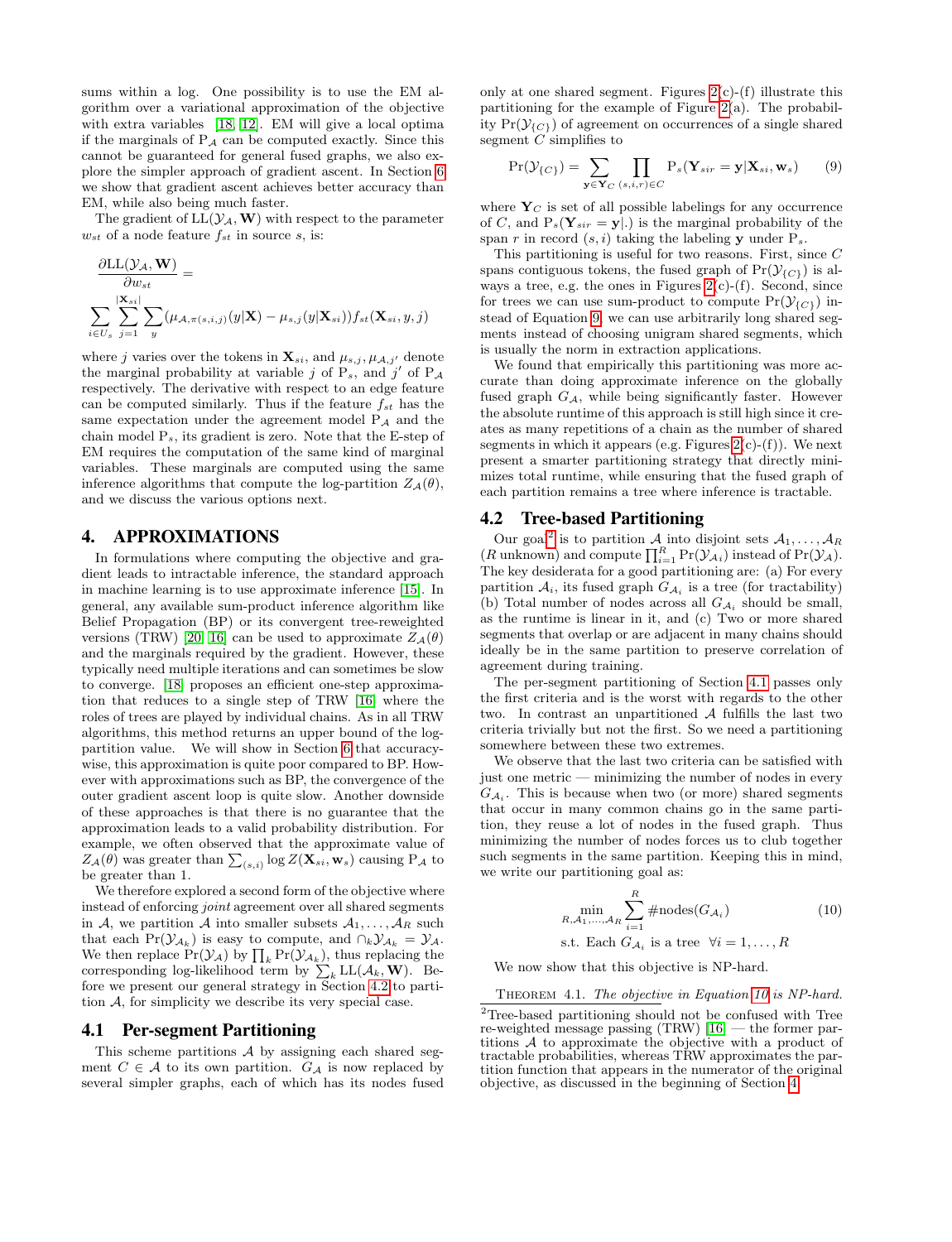PROOF. We reduce the following NP-hard problem to our objective: Given a graph  $H$ , partition its vertices so that each part induces a forest and the number of edges with both endpoints in the same part is maximized.

The reduction is as follows. Each edge  $e = (u, v) \in H$ defines a three-node chain  $u-e-v$ . Each vertex u defines a shared segment of length 1, and node e is not in any shared segment. Thus a vertex set in  $H$  corresponds to a set of segments, and it will induce a forest iff the segment set's fused graph is a forest.

Also, for a vertex set  $V$  in  $H$ , the number of nodes in the fused graph of the corresponding segment set is just three times the number of chains, which in turn is (sum of degrees of vertices in  $V$  - number of edges in the forest induced by V). Summing up, the total number of nodes is just  $6$ number of edges in  $H - 3$  \* total number of edges with both endpoints in the same set. Thus minimizing the number of nodes is the same as maximizing the number of edges of H with endpoints in the same part.  $\square$ 

<span id="page-5-1"></span>Algorithm 1 PartitionAgreementSet $(A)$  $\overline{\text{input } A}$ output a partition of  $A$  $\mathcal{P} \leftarrow$  Each segment in its own set Initialize  $G_{\{C\}}$  for each  $\{C\} \in \mathcal{P}$ {Phase One} repeat Find  $A_i$ ,  $\{C\} \in \mathcal{P}$  such that MergeValid $(A_i, C)$  and which maximize node reduction if  $\mathcal{A}_i$ ,  $\{C\}$  found then  $\mathcal{P} \leftarrow \mathcal{P} \setminus \{C\}$  $\mathcal{A}_i \leftarrow \mathcal{A}_i \cup \{C\}$ Update the data-structures in  $G_{\mathcal{A}_i}$ end if until change {Phase Two} repeat Find  $A_j, A_k \in \mathcal{P}$  such that OneChainCommon $(A_j, A_k)$  and which maximize node reduction if  $\mathcal{A}_j, \mathcal{A}_k$  found then  $\mathcal{A}_j \leftarrow \mathcal{A}_j \cup \mathcal{A}_k$  $\mathcal{P} \leftarrow \mathcal{P} \setminus \mathcal{A}_k$ end if until change return P

We now present a greedy partitioning algorithm (Algorithm [1\)](#page-5-1) to solve the objective in Equation [10.](#page-4-5) The algorithm works in two phases. Phase one begins with the per-segment partitioning of Section [4.1](#page-4-1) and merges adjacent or overlapping segments as follows. In each round the algorithm picks a set  $A_i$  in the partition, a shared segment  $C \notin \mathcal{A}_i$ , and adds C to  $\mathcal{A}_i$  if  $G_{\mathcal{A}_i \cup \{C\}}$  is a tree and C is adjacent to at least one segment in  $A_i$ .  $A_i$  and C are greedily chosen to minimize  $\#\text{nodes}(G_{\mathcal{A}_i \cup \{C\}}) - \#\text{nodes}(G_{\mathcal{A}_i}) \text{\#nodes}(G_{\{C\}})$ . For example, consider Figure [2\(](#page-3-0)a), and let  $A_i = \{$ Matt Groening}. We can add the segment "Matt" Groening , The Simpsons" to it because it does not create a cycle. But, we cannot add "Simpsons" to  $A_i$ . It is easy to see that the partitioning after phase one will be {{"Matt Groening", "Matthew Matt Groening", "Matt Groening , Simpsons"}, {"Simpsons"}} whose fused models are trees, as shown in Figures  $2(g)$  and  $2(h)$ .

When we cannot do any merges, the algorithm moves to phase two. In a round in phase two, the algorithm picks two sets  $A_j$ ,  $A_k$  and merges them if the segments in  $A_j$  and  $\mathcal{A}_k$  have exactly one common chain, i.e.  $|\{(s, i) | \exists C_1 \in$  $\mathcal{A}_i, C_2 \in \mathcal{A}_k : (s, i, .) \in C_1 \wedge (s, i, .) \in C_2\} = 1.$  Merging two fused trees with only one common chain cannot introduce a cycle so  $G_{\mathcal{A}_i \cup \mathcal{A}_k}$  will be a tree. Again the set pair to be merged is chosen using the greedy criteria.

The key step in the algorithm is checking for adjacency and cycle creation in phase one. Algorithm [2](#page-5-2) describes this check for adding a shared segment C to partition  $A_i$ . It maintains the fused graph  $G_{\mathcal{A}_i}$  (which is a tree since it is acyclic) for  $A_i$ . Given C, it locates its occurrences in  $G_{A_i}$ and sees if they can be fused without introducing a cycle. This is true if every pair of occurrences has the same common ancestor in  $G_{A_i}$ , and either this ancestor is adjacent to all the occurrences, or is inside all the occurrences. Algorithm [2](#page-5-2) describes this check, which in practice is done using tree branch information in  $G_{A_i}$ . To illustrate, consider the fused graph in Figure [2\(](#page-3-0)e). In this graph, the three occurrences of "Matt Groening" are at distances 1,2,2 from the common ancestor (the fused Simpsons node) so the check fails. In contrast, both the occurrences of "Matt Groening , The Simpsons", contain their common ancestor (again, the Simpsons node), so the check succeeds.

The main merit of the two-phase algorithm is that, by delaying the merging of non-adjacent segments to phase two, the bottom-up algorithm is able to assign higher priority to the merging of adjacent segments.

<span id="page-5-2"></span>

| <b>Algorithm 2</b> MergeValid $(\mathcal{A}_i, C)$                                              |
|-------------------------------------------------------------------------------------------------|
| <b>input</b> Set of shared segments $A_i$ , shared segment C                                    |
| <b>output</b> Boolean check for mergeability of C and $A_i$ .                                   |
| $r_i \leftarrow j^{th}$ occurrence span of C in $G_A$ , $\forall j$                             |
| $u \leftarrow$ Unique lowest ancestor node in $G_{\mathcal{A}_i}$ of every pair $(r_j, r_{j'})$ |
| $\{u \text{ may not exist or } u \text{ may be inside a span(s)}\}$                             |
| if u exists and (u is adjacent to every $r_i$ or u is inside every                              |
| $r_i$ ) then                                                                                    |
| return true {adjacent and mergeable}                                                            |
| end if                                                                                          |
| return false                                                                                    |

## <span id="page-5-0"></span>5. GENERATING THE AGREEMENT SET

We now discuss principled generation of a clean agreement set  $A$ . Generating a clean  $A$  is highly important; we shall see in Section [6](#page-6-0) that even the best collective training schemes can get derailed by noisy agreement sets. This is analogous to the impact of a good neighborhood graph on the accuracy of semi-supervised learning [\[14\]](#page-9-22).

Traditional collective extraction methods have not focused on the process of finding quality agreement sets. These methods simply announce arbitrary repetitions of a unigram as a shared segment [\[22,](#page-9-5) [11,](#page-9-8) [17\]](#page-9-7). This is inadequate because of two reasons. First, unigram segments cannot transfer any strong first order dependencies across records and sources. Longer shared segments are essential for that. Second, blindly using repetitions of a token/n-gram as a shared segment can inject a lot of noise in the agreement set. For example, enforcing agreement on two random occurrences of "America" is not advisable as their true labels might be different (Organization as in Bank of America, vs Place as in United States of America).

Instead we present a more principled strategy for generating agreement sets. We make the working assumption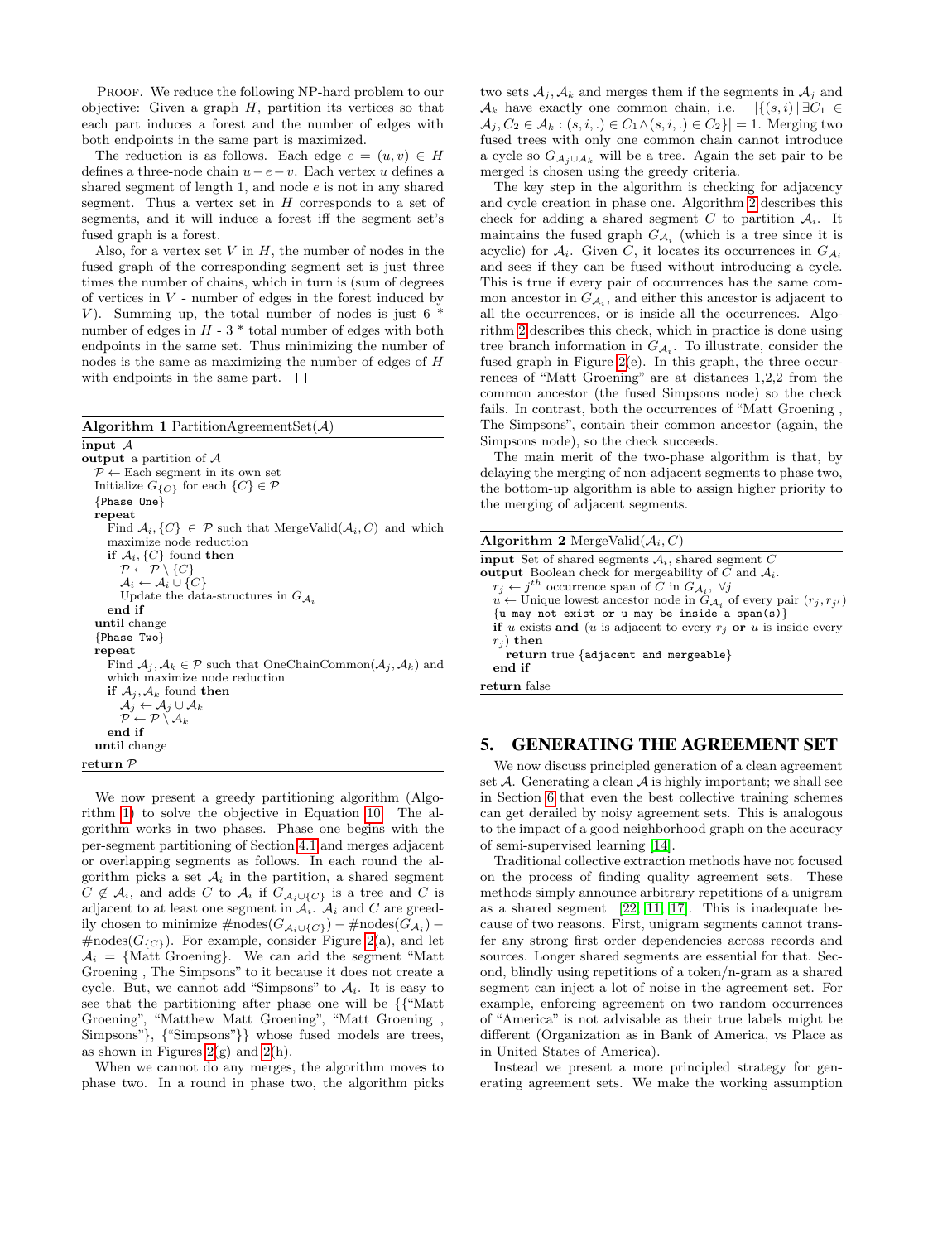that significant content overlap across sources is caused by approximate duplication of records, modulo any differences in style. This is predominantly true in organically created HTML lists on the web. Our approach works in two stages (pseudo code as Algorithm [3\)](#page-6-1).

The first stage clusters records into groups of approximate duplicates. In the second stage, for each group, we find maximally long segments that repeat among records inside that group, and output these as shared segments. By limiting ourselves to generating shared segments among similar records, we increase the chance that segment occurrences refer to the same field(s) and should be labeled similarly.

Our algorithm for computing the groups in the first stage is also different from conventional clustering and is designed to exploit our observed pattern of duplicates within and across sources. First, we group together any almost-duplicate records within a source. Next, we merge record groups across sources using multi-partite matching. Since this is NP-hard, we employ the following phased scheme: First, we order the sources using a natural criteria such as maximizing pairwise similarity with adjacent sources. Each record group in the first source forms a cluster. In phase s, we find a bipartite matching between source  $s + 1$  and the clusters formed by the first s sources. The edge weight between clusters g and g' is the best similarity score between any record of g and any record of g'. Similarity is measured by a userspecified function like Jaccard or TF-IDF. A record group in source  $s+1$  is assigned to the cluster to which it is matched. Unmatched record groups form new clusters.

We will empirically show that this two-stage method finds more accurate shared segments than the traditional unigram generation methods mentioned earlier.

<span id="page-6-1"></span>

| <b>Algorithm 3</b> Generating the agreement set $\mathcal{A}$                  |
|--------------------------------------------------------------------------------|
| input $\{X_{si} : \forall s, s = \text{source}, i \in U_s\}$                   |
| output $\mathcal{A}$ = set of shared segments                                  |
| Set of clusters $\mathcal{D} =$ empty, $\mathcal{A} =$ empty.                  |
| $\{First stage\}$                                                              |
| for $s = 1S$ do                                                                |
| $\mathcal{D}_s$ = Cluster records of source s to collapse duplicates.          |
| Find bipartite match between record groups in $\mathcal{D} \& \mathcal{D}_s$ . |
| Update $\mathcal D$ by merging matched groups and creating new clus-           |
| ters for unmatched groups in $\mathcal{D}_s$ .                                 |
| end for                                                                        |
| $\{Second\ stage\}$                                                            |
| for record group $q \in \mathcal{D}$ do                                        |
| Add to $A$ all maximal segments that repeat across records                     |
| in $q$                                                                         |
| end for                                                                        |
|                                                                                |

# <span id="page-6-0"></span>6. EXPERIMENTAL EVALUATION

We present extensive experiments over several extraction domains covering a rich diversity of data characteristics.

Task: We evaluate our framework on the table materialization task of [\[13\]](#page-9-0). The task takes a user-provided query table containing only a few rows (e.g. top table in Figure [1\)](#page-1-0), and up to 20 potentially relevant HTML lists, and converts every list record into a structured row of interest to the user. The 20 lists are chosen by using the cells of the query table to probe an index of 16M lists obtained from a 500M webpage crawl. The query rows are also used to generate

<span id="page-6-4"></span>

| Table 1: Properties of the datasets |
|-------------------------------------|
|-------------------------------------|

| $\text{Dataset}$ | $^{\#}$        | $\sqrt{\text{Srcs}}$ | L       | $ \mathcal{A} $ | Records | Base  | ${\cal A}$ |
|------------------|----------------|----------------------|---------|-----------------|---------|-------|------------|
| Group            |                |                      |         |                 |         | error | Noise      |
| 50F              | $\overline{2}$ | 9                    | 4.0     | 23              | 75      | 44.8  | 0.10       |
| 50M              | 3              | 11                   | 4.3     | 202             | 223     | 45.4  | 0.11       |
| 40F              | 4              | 6                    | 3.5     | 147             | 409     | 33.1  | 0.07       |
| 40M              | 4              | 14                   | 4.5     | 235             | 344     | 32.7  | 0.12       |
| 30F              | 3              | 9                    | 5.3     | 146             | 346     | 26.5  | 0.35       |
| 30M              | 14             | 10                   | 4.4     | 413             | 336     | 23.9  | 0.21       |
| 20F              | 9              | 14                   | 4.0     | 172             | 575     | 14.4  | 0.04       |
| 20M              | 7              | 13                   | 4.0     | 959             | 831     | 13.4  | 0.11       |
| 10F              | 6              | 10                   | 4.0     | 154             | 440     | 5.7   | 0.04       |
| 10M              | 6              | 15                   | 4.0     | 436             | 493     | 3.9   | 0.13       |
| All              | 58             | 11                   | 4.2     | 348             | 451     | 16.7  | 0.15       |
| Std              | 0              | 5.8                  | $1.1\,$ | 500             | 432     | 12.24 | 0.14       |

labeled records for each list<sup>[3](#page-6-2)</sup>. We use *dataset* to denote a query table and its list sources.

**Datasets:** We use a set of 58 datasets from  $\left[13\right]$ <sup>[4](#page-6-3)</sup>. These cover various tables of interest, e.g. Oil spills, University mottos, Caldecott medal winners, Supreme court cases etc. Figure [1](#page-1-0) shows three lists from the Oil Spill dataset.

Our ground truth consists of every list token manually labeled with a relevant dataset-specific label. We measure extraction error as 100-F1 accuracy of the extracted entities. We measure *noise* in an agreement set  $A$  as the percentage of shared segments which have any one member disagreeing with the rest in their ground truth label.

**Settings:** We experiment with two query sizes  $-3$  and 7 seed rows, simulating limited supervision in our task. Our numbers are averaged over five random selections of the seed rows. We set  $\lambda$  in Equation [5](#page-2-4) using a validation set. Our base model is a CRF (http://crf.sourceforge.net), one per list as stressed before. We use standard context features over the neighborhood of a word including HTML tags and punctuations, along with class prior and edge features.

Our corpus of 58 real datasets forms an interesting benchmark, as it spans more than 600 lists, and exhibits a wide spectrum in terms of error rate of the base models, number of HTML lists, number of shared segments per record, and noise in the agreement set. For ease of presentation, we cluster these 58 datasets into ten groups using a paired criteria — error of the base models and relative size of the agreement sets. We create five bins for errors: 40–50%, 30–40%, and so on, and two bins for agreement set: "M" (many) when there are more than 0.5 shared segments per record and "F" (few) otherwise. Table [1](#page-6-4) lists for each of the ten groups: the number of datasets  $(\#)$ , average number of sources  $(\#Sres)$ , number of labels  $(|\mathcal{L}|)$ , number of shared segments  $(|\mathcal{A}|)$ , number of records, error of base models, and percentage of noisy segments in  $A$ . The last row in the table that lists the standard deviation of these values over all 58 sources illustrates the diversity of the datasets.

Methods: We compare the following methods on extraction error and training time.

- 1. Base: Baseline that independently trains each CRF.
- 2. Four prior methods discussed in Section [2:](#page-1-1)

<span id="page-6-2"></span><sup>3</sup>Labeled data generation is non-trivial [\[13\]](#page-9-0) but not relevant to this paper so we omit the details.

<span id="page-6-3"></span><sup>&</sup>lt;sup>4</sup>The original task had 65 datasets. We dropped those whose ground truth we could not independently re-verify.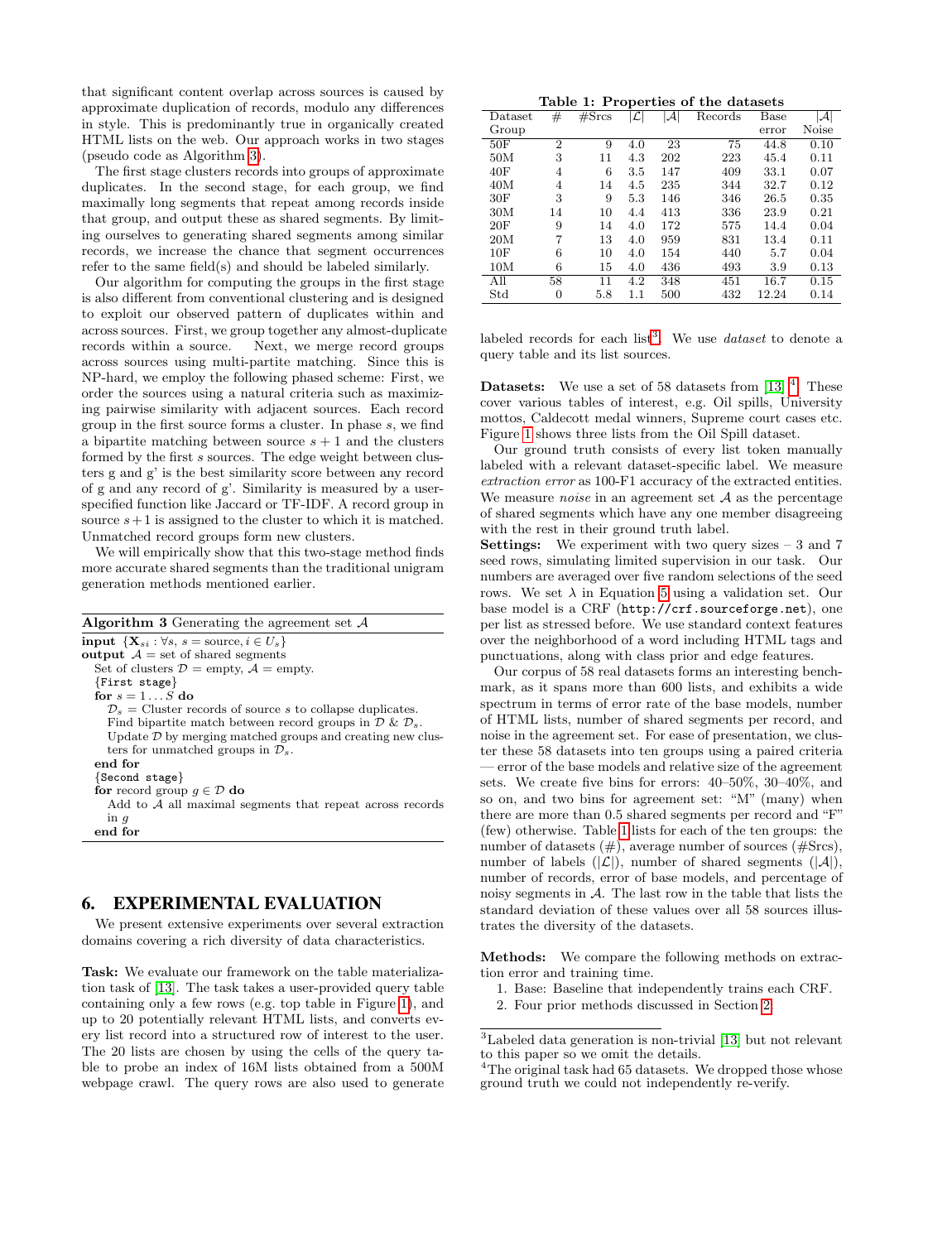<span id="page-7-1"></span>

(a) Ratio of running time with Base which takes  $11$  and 17 seconds respectively for 3 and 7 training records.



<span id="page-7-2"></span>(b) % reduction in error over Base which has error 16.7% and 12.7% respectively for 3 and 7 training records

Figure 3: Comparing different methods of exploiting overlap on running time and accuracy. The legends are shared across the two bar charts and appear in the left to right order.

- (a) CI: Collective inference at deployment after independently training each model.
- (b) Staged: Sequentially transferring labels from trained to untrained sources via shared segments.
- (c) PR: The EM-based posterior regularization method for multiview learning [\[12\]](#page-9-15).
- (d) TR1: The agreement maximizer of [\[18\]](#page-9-16).
- 3. Our partitioning-based approach with two options:
	- (a) SegPart: Per-segment partitioning of Section [4.1.](#page-4-1)
	- (b) TreePart: Tree-based partitioning of Section [4.2.](#page-4-2)
- 4. FullBP: Belief Propagation based approximate inference on the global fused graph  $G_A$  (Section [4\)](#page-4-0).

For TR1, TreePart, SegPart, and FullBP, we also perform collective inference after collective training.

### 6.1 Benefit of Collective Training

In Figures [3\(a\)](#page-7-1) and [3\(b\)](#page-7-2) we compare all the methods on their total runtime and relative error reduction over Base. Table [2](#page-8-0) breaks down these numbers on individual dataset groups. We make various observations from these graphs:

First, observe that many schemes give significant error reduction over Base, asserting that overlap in unlabeled data is useful when labeled data is limited. Starting with three training records, Base needs four more records to reduce the error by 25% (16.7% to 12.7%). In contrast, our collective training methods (TreePart, SegPart and FullBP) achieve 26% error reduction by exploiting overlap in unlabeled data. This shows that proper overlap exploitation can compensate for limited supervision in open-domain extraction tasks.

Collective inference (CI) reduces error by 17% and 13% overall for three and seven training records respectively. In contrast, Staged overall performs worse than Base and shows large swings in errors across datasets. It is highly sensitive to the ordering of sources, and the hard label-transfer often cascades errors to all downstream sources.

SegPart provides the largest error reduction over Base of 27% and 19% respectively for three and seven training records, and TreePart is a close second, followed by FullBP. These methods are superior to CI mainly because CI cannot benefit records with no shared segments. This superiority persists even if we do not do collective inference after collective training. For example, SegPart without CI (denoted "SegPart (No CI)" in Table [2\)](#page-8-0) still provides an error reduction of 23.5% for three training records. This shows that collective inference is best used in tandem with collective training and not alone. We also observe that the gains of collective training are prominent for datasets with large agreement sets, and base errors in the 15-35% range.

The TR1 method (Table [2\)](#page-8-0) achieves a training time close to TreePart and SegPart. However, its error reduction over Base is only 19% as compared to  $>25\%$  for SegPart and TreePart. This is expected as TR1 performs only one round of message passing for the sake of speed. However the error reduction of TR1 without collective inference (denoted "TR1 (No CI)" in Table [2\)](#page-8-0) is quite small at 9% and 4% for three and seven training records respectively. This shows that TR1 does not train sufficiently good joint models and most of its limitations are masked by collective inference. In contrast SegPart and TreePart provide significant benefits even without collective inference.

Figure [4\(a\)](#page-8-1) shows the spread of relative error reduction of TreePart vs the absolute error of Base for all datasets using three training records. This plot shows that there are many extraction tasks where TreePart achieves a big reduction in error  $(> 40\%)$  even for small values of base error. Only four of the 58 cases see  $> 10\%$  error increase after collective training, which can be explained by noise in the agreement sets. Figure [4\(b\)](#page-8-2) shows that the benefits of TreePart over Base decrease as agreement sets become noisier.

While SegPart, TreePart, and FullBP provide the best error reduction, TreePart has the best runtime (Figure  $3(a)$ ). For three training records, it is two and four times faster than SegPart and FullBP respectively, with larger gains for seven training records. This shows that SegPart creates too many partitions, while FullBP performs too many rounds of message passing. In terms of absolute runtime for three training records, Base takes 11 seconds on average per dataset and TreePart takes 75 seconds while providing a 26% error reduction. Another advantage of TreePart over FullBP is that it is trivial to parallelize. We expect parallelized TreePart to be adequately fast for interactive querying.

#### <span id="page-7-0"></span>6.2 Comparison with the PR Objective

As discussed in Section [2,](#page-1-1) Posterior Regularization (PR) aims at minimizing the Bhattacharayya distance between the posteriors of the different views [\[12\]](#page-9-15). With only two sources s and  $s'$ , and only one shared segment c, their term is  $\log \sum_{\mathbf{y_c}} \sqrt{P_s(\mathbf{y_c})P_{s'}(\mathbf{y_c})}$ ,  $P(\mathbf{y_c})$  being the marginal of **c**. This is maximized when the two marginals are identical. In contrast, our term of  $\log \sum_{\mathbf{y_c}} P_s(\mathbf{y_c}) P_{s'}(\mathbf{y_c})$  is maximized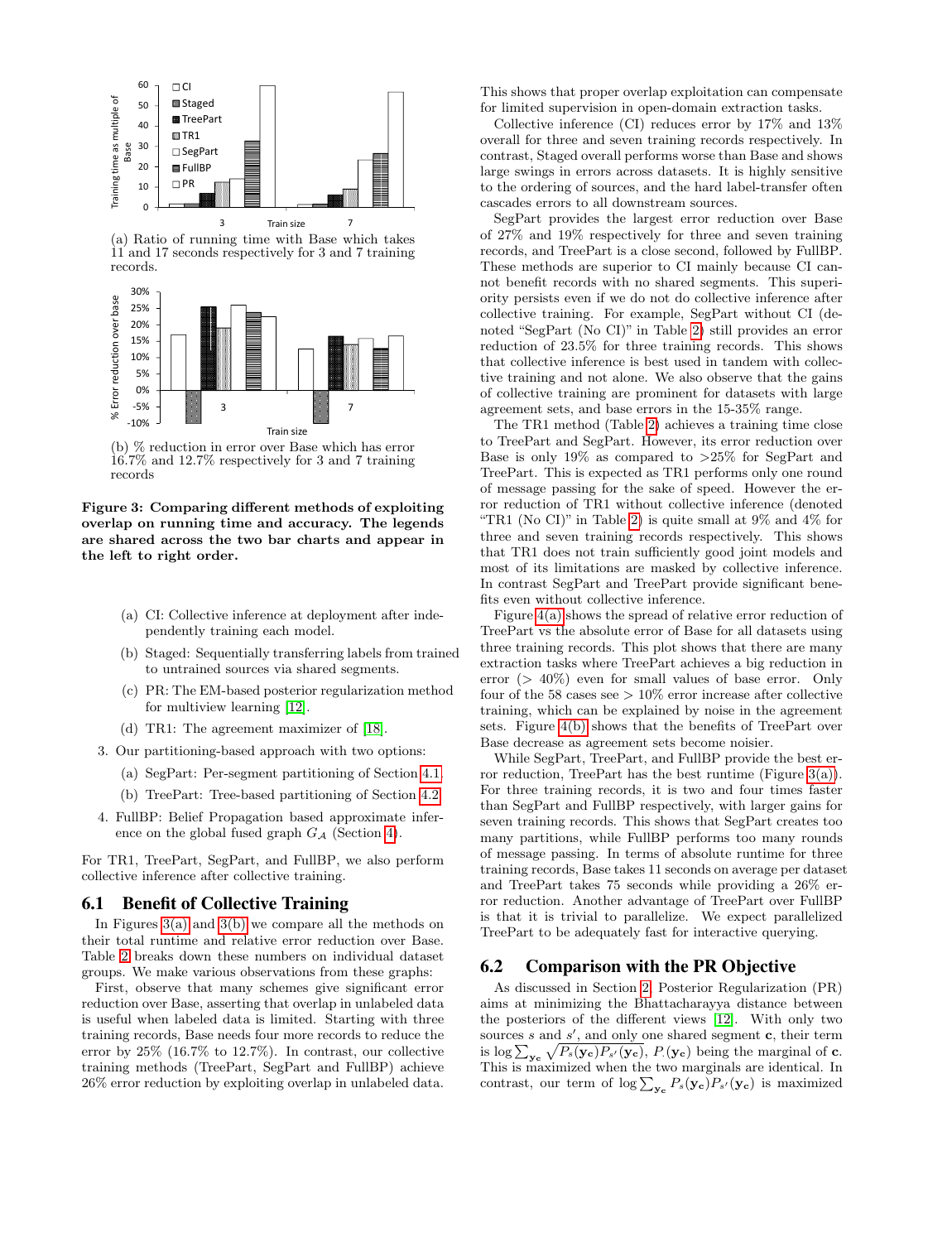Table 2: Percent error reduction over Base of various collective training and inference schemes.

<span id="page-8-0"></span>

| Scheme                   | 50F     | 50M              | 40F     | 40M                      | 30F     | 30M     | 20F     | 20M  | 10F  | 10M     | All 58  |
|--------------------------|---------|------------------|---------|--------------------------|---------|---------|---------|------|------|---------|---------|
| Train size $=$ 3 records |         |                  |         |                          |         |         |         |      |      |         |         |
| Base Error               | 44.8    | 45.4             | 33.1    | 32.7                     | 26.5    | 23.9    | 14.4    | 13.4 | 5.7  | 3.9     | 16.7    |
| $\overline{\rm CI}$      | 1.7     | $\overline{3.2}$ | 10.4    | $\overline{3.3}$         | $-2.9$  | 16.4    | 31.3    | 28.2 | 10.1 | 13.1    | 17.0    |
| Staged                   | $-25.4$ | 6.1              | $-10.0$ | $-11.9$                  | 29.3    | $-2.8$  | $-75.3$ | 23.1 | 32.5 | $-68.0$ | $-10.2$ |
| TreePart                 | 6.0     | 2.3              | 11.2    | 9.5                      | 4.4     | 28.0    | 38.0    | 40.6 | 43.4 | 13.8    | 25.5    |
| TreePart (No CI)         | 8.4     | 6.0              | 4.9     | 9.3                      | 4.6     | 24.0    | 30.1    | 34.2 | 49.2 | 6.4     | 21.5    |
| SegPart                  | 6.6     | 0.6              | 14.3    | 9.8                      | 4.5     | 31.5    | 38.8    | 42.7 | 36.2 | 9.3     | 26.8    |
| SegPart (No CI)          | 8.4     | 4.9              | 7.5     | 10.2                     | $5.2\,$ | 27.0    | 30.5    | 38.3 | 48.6 | 9.2     | 23.5    |
| FullBP                   | 6.0     | 2.4              | 10.6    | 9.3                      | $3.6\,$ | 28.7    | 38.6    | 42.0 | 43.3 | 14.9    | 26.0    |
| FullBP (No CI)           | 6.6     | 6.7              | 4.7     | 11.4                     | 5.3     | 26.3    | 30.8    | 40.5 | 48.2 | 11.4    | 23.8    |
| TR1                      | 1.6     | $2.1\,$          | 11.8    | $3.5\,$                  | $-3.1$  | 18.6    | 34.3    | 35.0 | 13.2 | $-0.5$  | 19.1    |
| TR1 (No CI)              | $-1.3$  | 3.9              | 3.0     | 0.1                      | $-0.5$  | 4.4     | 19.7    | 19.4 | 9.8  | $-5.9$  | 8.9     |
| <b>PR</b>                | 2.3     | 7.9              | 4.7     | 10.3                     | 4.1     | 28.7    | 30.5    | 33.3 | 30.2 | 9.3     | 22.4    |
|                          |         |                  |         | Train size $= 7$ records |         |         |         |      |      |         |         |
| <b>Base Error</b>        | 47.5    | 36.6             | 23.8    | 25.0                     | 20.4    | 17.6    | 9.7     | 9.5  | 3.4  | $3.5\,$ | 12.7    |
| CI                       | 6.6     | 7.3              | 10.4    | 2.1                      | 1.3     | 13.4    | 23.7    | 16.6 | 5.7  | 13.7    | 12.7    |
| Staged                   | $-20.2$ | $-0.6$           | $-0.9$  | $-13.2$                  | 11.3    | $-13.2$ | $-39.5$ | 6.0  | 2.1  | $-20.2$ | $-10.0$ |
| TreePart                 | 4.5     | 7.8              | 11.4    | 7.0                      | 4.0     | 21.5    | 25.4    | 20.7 | 14.7 | 12.7    | 16.5    |
| TreePart (No CI)         | 5.7     | 3.7              | 3.3     | 8.7                      | 5.5     | 16.9    | 13.8    | 15.5 | 17.0 | 9.6     | 11.6    |
| SegPart                  | 9.3     | 11.1             | 16.7    | 5.5                      | 4.4     | 22.6    | 25.3    | 25.0 | 16.1 | 15.2    | 18.6    |
| SegPart (No CI)          | 10.0    | 7.8              | 7.8     | 7.4                      | 6.6     | 19.4    | 16.4    | 28.2 | 18.3 | 15.4    | 16.0    |
| FullBP                   | 7.9     | 6.8              | 9.6     | 7.4                      | $1.2\,$ | 20.5    | 23.8    | 22.2 | 15.2 | 11.4    | 15.8    |
| FullBP (No CI)           | 8.8     | $2.0\,$          | 2.6     | 8.8                      | 1.8     | 18.2    | 16.1    | 22.1 | 18.6 | 6.9     | 12.8    |
| TR1                      | 7.0     | 5.7              | 12.7    | 3.0                      | 1.3     | 14.8    | 25.9    | 21.1 | 4.6  | 6.1     | 14.0    |
| TR1 (No CI)              | 1.0     | 1.7              | 2.8     | 2.1                      | $-0.4$  | 2.4     | 6.1     | 9.3  | 1.4  | 5.8     | 4.0     |
| PR                       | 7.1     | 7.3              | $5.1\,$ | 9.5                      | 12.3    | 21.5    | 16.8    | 25.4 | 22.2 | 14.7    | 16.6    |

<span id="page-8-1"></span>

<span id="page-8-2"></span>Figure 4: % error reduction of TreePart over Base, plotted against [\(a\)](#page-8-1) Base error [\(b\)](#page-8-2) % of noisy seg-

ments in A. Each point represents a dataset.

<span id="page-8-3"></span>

<span id="page-8-4"></span>Figure 5: [\(a\)F](#page-8-3)1-error of SegPart with single-token agreement sets of varying noise [\(b\)](#page-8-4) Errors  $(\%)$  of various methods with and without noisy segments.



Figure 6: Comparing the agreement (left) and multiview (right) losses over two binomial posteriors.

when the marginals are identical and peaked. A maxima of our term is a maxima of their term but not vice versa. For example, starting with one peaked and one flat (i.e. weak) model, PR might make the peaked model flat as well, but our term will not and will strengthen the weak model instead. Figure [6.2](#page-7-0) plots the two terms for two binomial posteriors. Empirically, PR is almost as accurate as TreePart and SegPart (Table [2\)](#page-8-0). However, PR is eight times slower than TreePart, as its objective and gradient are quite hard to approximate and methods like Belief Propagation do not work with the Bhattacharayya distance. Hence EM is instead used, where E and M steps are iterative, with each iteration as costly as a gradient ascent step in TreePart.

#### 6.3 Comparing Agreement Sets

We now compare our agreement set generation method (Section [5\)](#page-5-0) vs the traditional method of choosing repeating unigrams as shared segments. For a fair comparison, we replace each of our shared segment of length two or more by single-token shared segments. This ensures that we compare only the quality of the unigrams. We also generate a third agreement set by removing all the noisy shared segments from our agreement set (using ground truth). Figure [5\(a\)](#page-8-3) shows the result of using SegPart with these three agreement sets. The traditional method generates 17.3% noisy segments (rightmost point in the two curves), whereas our method has a noise of only 5.6% (middle points). Further,